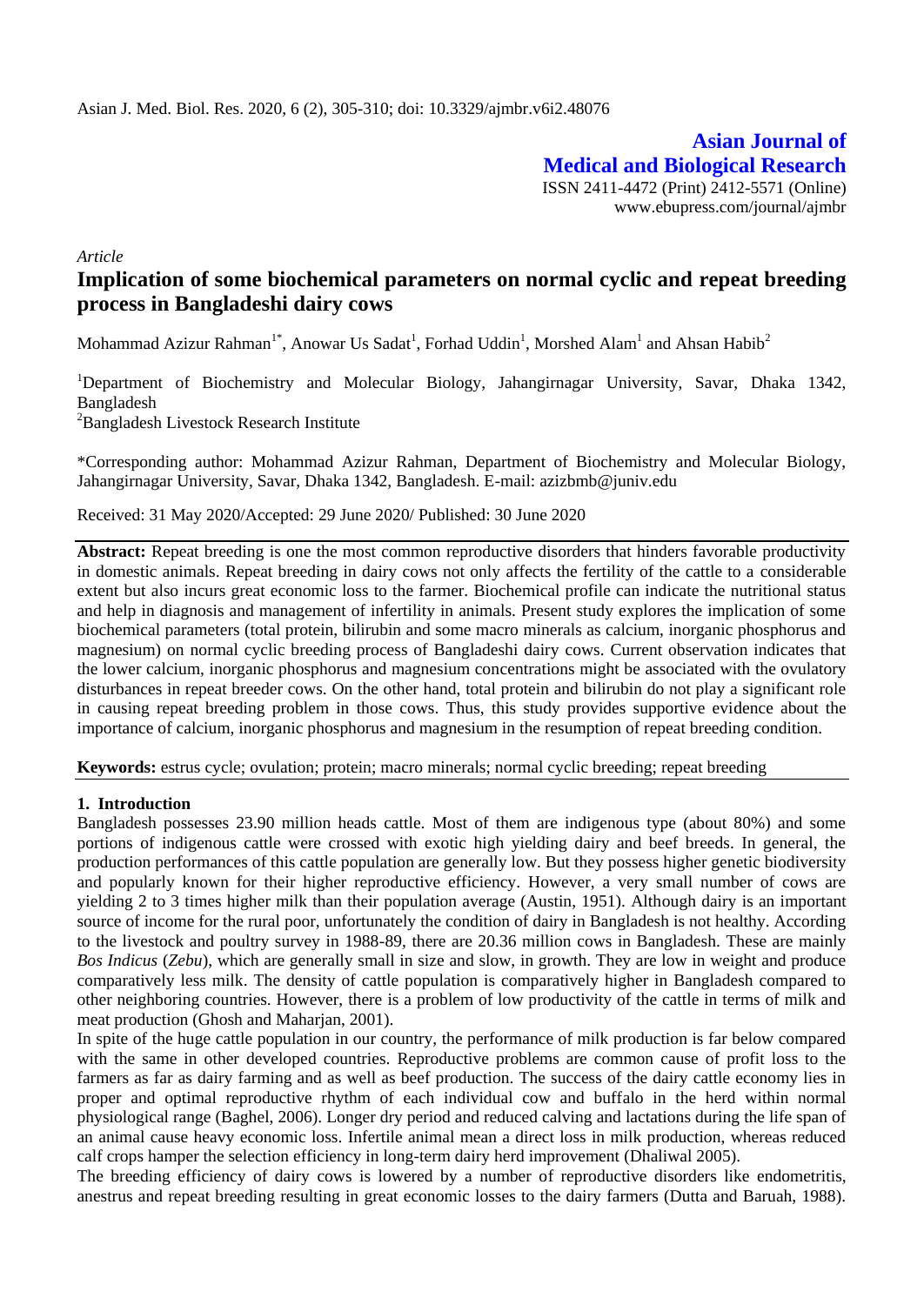Repeat breeding is one of the major problems affecting the reproductive efficiency. The cause of repeat breeding is multifaceted; most common causes are genitival, anatomical defects of the reproductive tracts hormonal imbalances, infections such as clinical subclinical endometritis and poor management (Saraswat and Purohit, 2016). Normal levels of various biochemical constituents are indispensable for normal function of various systems of the body including the reproductive system. Changes in these constituents have been blamed for reproductive failures (Das and Biswas, 2002; Saraswat and Purohit, 2016). We, therefore, hypothesized, that serum macro mineral concentrations would be decreased in repeat breeder dairy cows compared to dairy cows of normal fertility. Therefore, the present study was undertaken to investigate the serum profile of some biochemical parameters (total protein, bilirubin and some macro minerals as calcium, inorganic phosphorus and magnesium) on normal cyclic (NC) and repeat breeding (RB) cows, so as to compare and define the probable biochemical etiological factors involved in the infertility problem of the farm managed dairy cows of Baghabari milk shed area of Bangladesh.

### **2. Materials and Methods**

### **2.1.Study area**

The study was conducted in different places for different purposes. For this study, some activities were performed at cattle farmer's house, some at Bangladesh Livestock Research Institute (BLRI) and some at Department of Biochemistry and Molecular Biology, Faculty of Biological Sciences, Jahangirnagar University (JU), Savar, Dhaka, Bangladesh.

### **2.2.Selection of animals, feeding and management**

A total of sixty (60) dairy cows (30 NC and 30 RB) had been selected for the present study. Selected animals were kept under uniform feeding and management condition and fed with green grass/fodder with free access to water. All the cows were examined by mobile ultra sound scanner machine for checking whether the animals were clinically disease free. The selected cows were categorized into two groups. The first group of cows was bred and conceived normally within three artificial inseminations during their estrus cycles which were called normal cyclic (NC) cows. The second group of cows was those animals who did not conceive after three or more artificial inseminations during their estrus cycles which were called repeat breeder (RB) cows.

### **2.3.Synchronization of dairy cows**

Poor rates of estrus detection combined with poor conception rates (CR) make management of reproduction in lactating dairy cows a challenge in most dairy herds. To help producers manage reproduction more efficiently, protocols for synchronization of estrus have been developed. Estrus (heat) synchronization in cattle involved manipulating the females' estrus cycle so they could be bred at about the same time. The normal 21-day estrus cycle in cattle can be altered by an effective estrus synchronization protocol. RB cows had been synchronized with the treatment of GnRH and PGF2α. The cows were synchronized using the Ovsynch protocol, followed by PG treatment 7 days later. The GnRH1 and GnRH2 injected on days 0 and 9, respectively, comprised 200 μg of gonadorelin acetate. The PG injected on day 7 (PG1) and day 16 (PG2) comprised 500 μg of cloprostenol sodium. After the PG2 injection, the cows were under intensive observations for the following 6 days; two persons visually monitored the cows round the clock for mounting activity or other behavioral signs typical of estrus. Starting at 15 h from estrus onset, the animals were monitored for ovulation time by repeated 6 h-interval examinations by trans-rectal ultrasonography, and ovulation was considered to occur 3 h before the last examination, when the pre-ovulatory follicle disappeared from the ovary. The diameter of the pre-ovulatory follicle was also recorded at the time of the first ultrasound screening for ovulation.

### **2.4. Blood sample collection from selected cows**

A total of sixty (30 NC cows and 30 RB cows) blood samples each from 30 NC cows and 30 RB cows were collected. Blood was drawn from the jugular vein of each cow and kept in sterilized vacutainer mixed with anticoagulant.

### **2.5. Preparation of serum and biochemical tests**

Serum samples were prepared in the Animal Health Laboratory of Bangladesh Livestock Research Institute, Regional Station, Baghabari, Sahjadpur, Sirajgonj-6770, Bangladesh through centrifugation (1500  $\times$ g for 20 min). The separated serum was collected in a sterile vial and preserved at −20°C laboratory deep freezer until analysis. All the biochemical tests were performed using commercially available kits and reagents (Crescent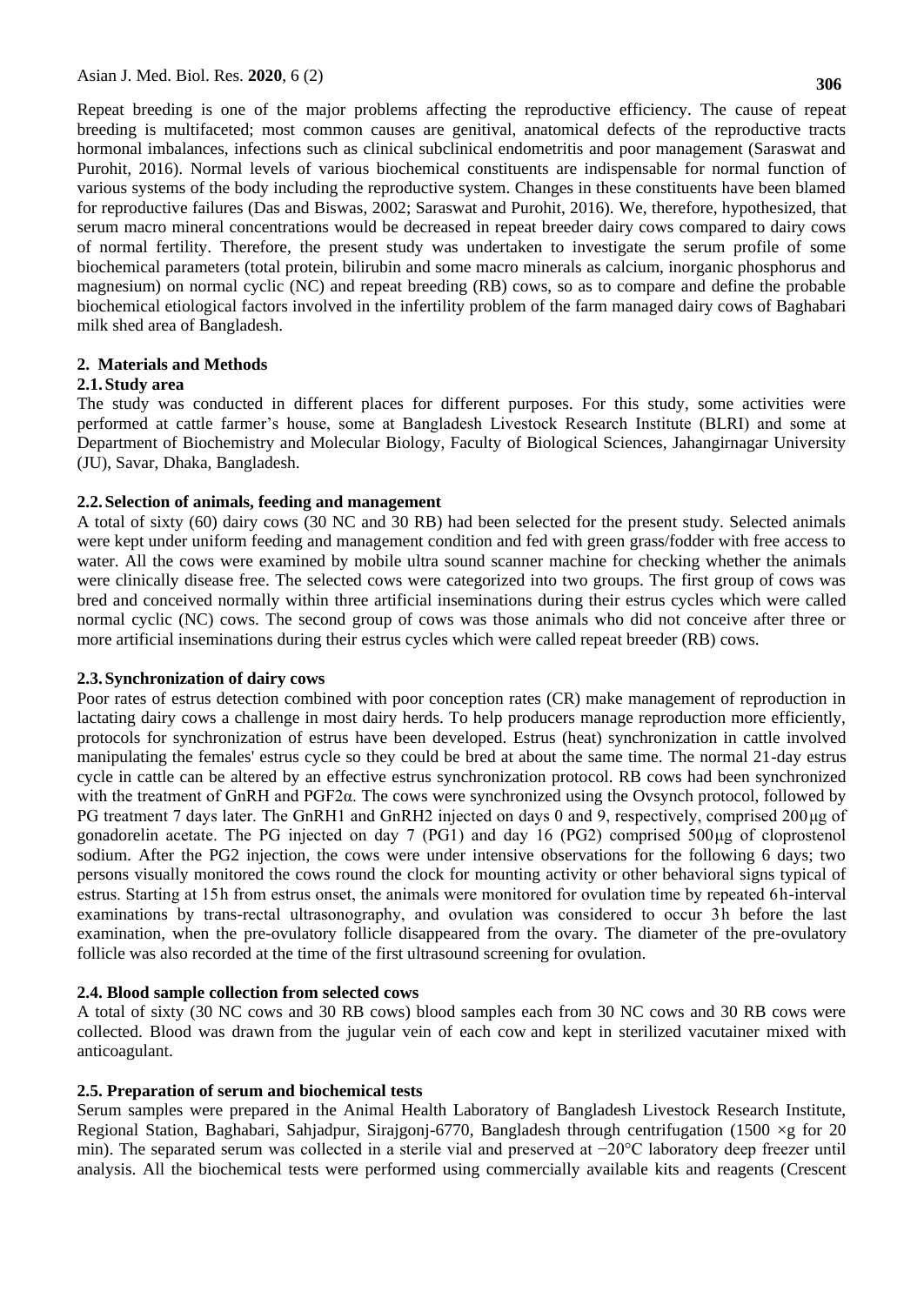Diagnostics, Jeddah, KSA). Analyses were carried out by spectrophotometric measurement (PD-303S spectrophotometer, Japan).

# **2.6.Statistical analyses**

Data had been analyzed following one-way analysis of variance (ANOVA) using statistical package for the social science (SPSS) version 16.0 (IBM, IL, USA). Results had been expressed as mean $\pm$ SE  $[(P<0.01)$  and (*P*<0.001)].

# **3. Result**

### **3.1. Biochemical concentrations in normal and repeat breeding cows before estrus**

Calcium concentrations (mg/dl) present in serum of normal cyclic (NC) and repeat breeder (RB) cows before estrus has been illustrated in Table 1. Statistical analysis shows that serum calcium concentrations in NC cows were significantly higher (*P*<0.01) than those of RB cows.

### **Table 1. Serum biochemical constituents (Mean±SE) in normal cyclic and repeat breeder cows before onset of estrus.**

| <b>Serum</b><br>biochemical | Normal cyclic cows | <b>Repeat breeder cows</b> | <i>P</i> -value |  |
|-----------------------------|--------------------|----------------------------|-----------------|--|
| <i>parameters</i>           | $(n=15)$           | $(n=15)$                   |                 |  |
| Calcium, Ca (mg/dl)         | $8.71 \pm 0.097$   | $7.99 \pm 0.182$           | $0.009**$       |  |
| Phosphorus, P (mg/dl)       | $5.87 \pm 0.115$   | $4.84 \pm 0.194$           | $0.000***$      |  |
| Magnesium, Mg $(mg/dl)$     | $2.42 \pm 0.073$   | $2.06 \pm 0.074$           | $0.006**$       |  |
| Total Protein, TP (g/dl)    | $8.63 \pm 0.152$   | $8.65 \pm 0.105$           | $0.923^{NS}$    |  |
| Bilirubin $(mg/dl)$         | $0.737 \pm 0.029$  | $0.739 \pm 0.034$          | $0.968^{NS}$    |  |

P= probability; n= number of serum specimen; NS= not significant (P>0.05); \*\*= significant at 1% level (*P*<0.01); \*\*\*= significant at 0.1% level (*P*<0.001).

Serum phosphorus concentrations (mg/dl) in normal cyclic (NC) and repeat breeder (RB) cows before estrus was 5.87 $\pm$ 0.115 and 4.84 $\pm$ 0.194 (mg/dl), respectively (Table 1). Statistical analysis shows that serum phosphorus and magnesium was significantly higher (*P*<0.001) (2.42±0.073 mg/dl) in normal cyclic cows than repeat breeder cows (2.06±0.074 mg/dl). However, no statistical difference of serum protein and bilirubin concentrations between NC and RB cows were observed before standing heat (Table 1).

### **3.2. Biochemical concentrations in normal and repeat breeding cows after estrus**

| Table 2. Serum biochemical constituents (Mean±SE) in normal cyclic and repeat breeder cows after onset |  |  |
|--------------------------------------------------------------------------------------------------------|--|--|
| of estrus.                                                                                             |  |  |

| <b>Serum biochemical parameters</b> | Normal cyclic cows | <b>Repeat breeder cows</b> | <i>P</i> -value |  |
|-------------------------------------|--------------------|----------------------------|-----------------|--|
|                                     | $(n=15)$           | $(n=15)$                   |                 |  |
| Calcium, Ca (mg/dl)                 | $8.50\pm0.063$     | $7.61 \pm 0.140$           | $0.000***$      |  |
| Phosphorus, P (mg/dl)               | $5.52 \pm 0.113$   | $4.43 \pm 0.254$           | $0.003**$       |  |
| Magnesium, Mg $(mg/dl)$             | $2.32 \pm 0.096$   | $2.00 \pm 0.024$           | $0.006**$       |  |
| Total Protein, TP (g/dl)            | $7.88 \pm 0.162$   | $8.21 \pm 0.112$           | $0.108^{NS}$    |  |
| Bilirubin $(mg/dl)$                 | $0.630 \pm 0.021$  | $0.707 \pm 0.042$          | $0.167^{NS}$    |  |

P= probability; n= number of serum specimen; NS= not significant (P>0.05); \*\*= significant at 1% level (*P*<0.01); \*\*\*= significant at 0.1% level (*P*<0.001).

Table 2 illustrates that serum calcium, magnesium and phosphorus concentrations (mg/dl) in NC and RB cows after estrus differed significantly (*P*<0.001). However, no significant change was observed in case of serum total protein and bilirubin concentrations.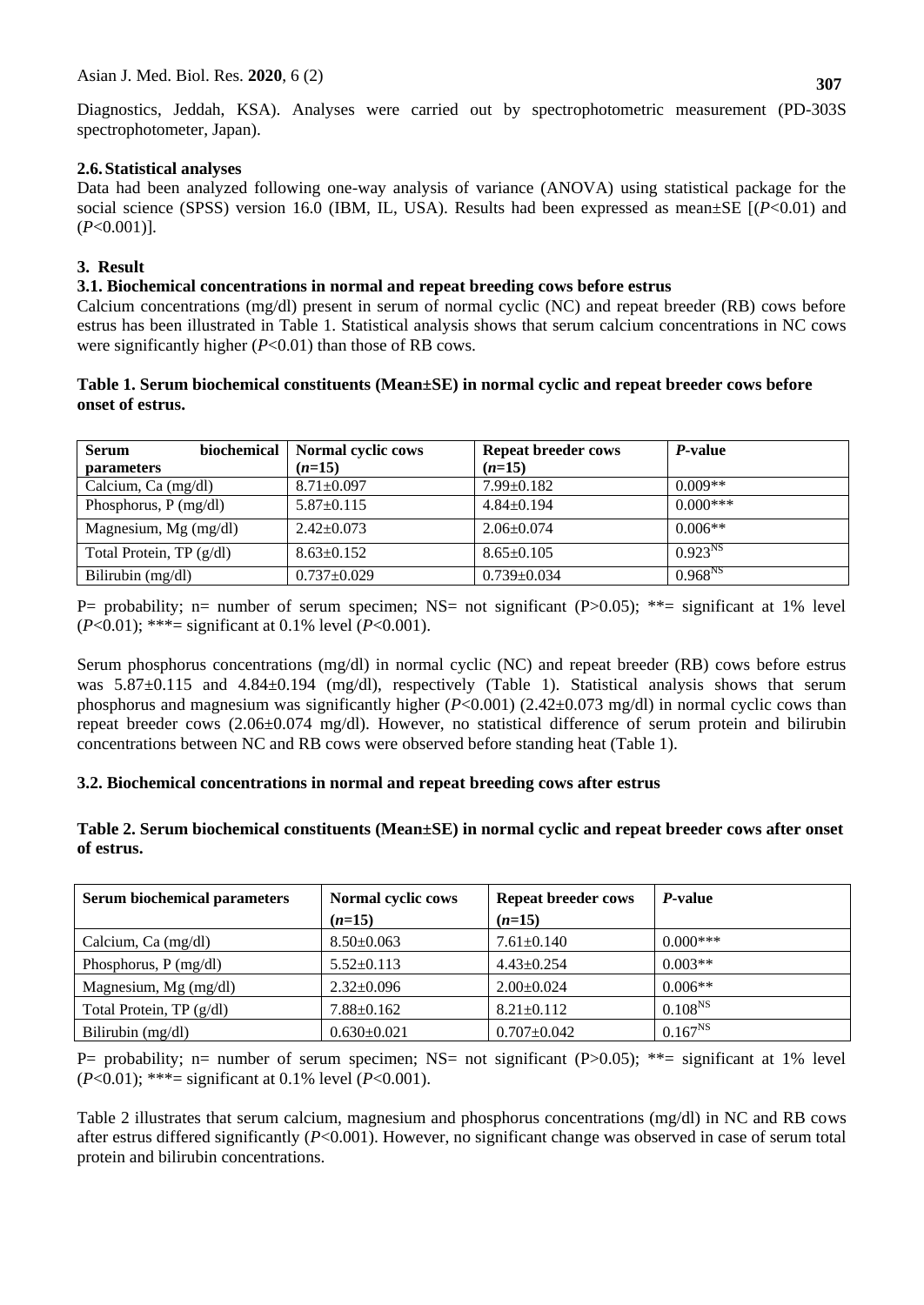### **3.3. Biochemical concentrations in NC and RB cows before and after standing estrus**

There was no significant  $(P>0.05)$  variation of serum calcium, magnesium and phosphorus concentrations between "before standing estrus'' and "after standing estrus" in NC and RB cows (Table 3 and 4). However, significant variation was observed in case of bilirubin and protein concentrations in NC cows (Table 3) and only in protein concentration of RB cows (Table 4).

# **Table 3. Serum biochemical constituents (Mean±SE) in normal cyclic cows before and after standing estrus.**

| <b>Serum biochemical parameters</b> | Normal cyclic cows<br>before standing estrus<br>$(n=15)$ | Normal cyclic cows<br>after standing estrus<br>$(n=15)$ | <i>P</i> -value |
|-------------------------------------|----------------------------------------------------------|---------------------------------------------------------|-----------------|
| Calcium, Ca (mg/dl)                 | $8.71 \pm 0.097$                                         | $8.50 \pm 0.063$                                        | $0.099^{NS}$    |
| Phosphorous, $P(mg/dl)$             | $5.87+0.115$                                             | $5.52+0.113$                                            | $0.095^{NS}$    |
| Magnesium, Mg (mg/dl)               | $2.42 \pm 0.073$                                         | $2.32 \pm 0.096$                                        | $0.215^{NS}$    |
| Total Protein, TP (g/dl)            | $8.63 \pm 0.152$                                         | $7.88 \pm 0.162$                                        | $0.003**$       |
| Bilirubin (mg/dl)                   | $0.737 \pm 0.029$                                        | $0.630\pm0.021$                                         | $0.003**$       |

P= probability; n= number of serum specimen; NS= not significant (*P*>0.05); \*\*= significant at 1% level  $(P<0.01)$ .

|         | Table 4. Serum biochemical constituents (Mean±SE) in repeat breeder cows before and after standing |  |  |  |  |  |  |
|---------|----------------------------------------------------------------------------------------------------|--|--|--|--|--|--|
| estrus. |                                                                                                    |  |  |  |  |  |  |

| <b>Serum biochemical</b><br><i>parameters</i> | Repeat breeder cows before<br>standing estrus<br>$(n=15)$ | <b>Repeat breeder cows</b><br>after standing estrus<br>$(n=15)$ | <i>P</i> -value |
|-----------------------------------------------|-----------------------------------------------------------|-----------------------------------------------------------------|-----------------|
| Calcium, Ca (mg/dl)                           | $7.99 \pm 0.182$                                          | $7.61 \pm 0.140$                                                | $0.099^{NS}$    |
| Phosphorous, $P(mg/dl)$                       | $4.84 \pm 0.194$                                          | $4.43 \pm 0.254$                                                | $0.166^{NS}$    |
| Magnesium, Mg (mg/dl)                         | $2.06 \pm 0.074$                                          | $2.00 \pm 0.024$                                                | $0.488^{NS}$    |
| Total Protein, TP (g/dl)                      | $8.65 \pm 0.105$                                          | $8.21 \pm 0.112$                                                | $0.036*$        |
| Bilirubin $(mg/dl)$                           | $0.739 \pm 0.034$                                         | $0.707 \pm 0.042$                                               | $0.607^{NS}$    |

 $\overline{P}$ = probability; n= number of serum specimen; NS= not significant (*P*>0.05); \*= significant at 5% level  $(P<0.05)$ .

# **4. Discussion**

Repeat breeding is one the most common reproductive disorders which hinders favorable productivity in dairy animals [\(Ayalon 1984\)](file:///H:/S.%20M.%20Lutful%20Kabir/AJMBR%202020/Volume%206%20Issue%202_June%202020_Papers_Revised/Volume%206%20Issue%202_June%202020_Papers_Revised/2020-AJMBR-42_Revised.docx%23_ENREF_4). To aid in ameliorating repeat breeding problem, comparative evaluation of serum concentrations of calcium (Ca), phosphorus (P), magnesium (Mg), total protein (TP) and bilirubin in normal cyclic (NC) and repeat breeder (RB) cows had been performed in the present studies before and after onset of estrus.

# **4.1. Serum calcium concentration**

In this study, mean levels of serum calcium before onset of estrus and during standing estrus in RB cows were significantly lower than those of the NC cows. Our findings are in agreement with those of Akhtar *et al*. (2014) and Amle *et al*. (2014). However, lower level of calcium in NC cows and higher level of calcium in RB cows had also been reported (Chandrahar and Tiwari, 2003). This difference might be attributed towards different breeds or plain of nutrition provided to the animals. Among macro minerals, calcium is known to influence the animal's ability to use other trace minerals. Its influence on certain enzyme systems may be mediated via disruption of reproductive efficiency (Barui and Batabyal, 2015). Calcium plays a key role in improving the number and size of ovarian pre-ovulatory follicles, and the ovulation rate (El-Shahat, 2010). Synthesis of ovarian steroids is under the control of gonadotropic hormone regulation in which the calcium plays a pivotal role (Carnegie and Tsang, 1984). It was also reported that regulation of the membrane potential of oocytes is controlled by the calcium (Amle *et al*., 2014). Decreased serum calcium level in RB cows could sensitize reproductive organs through various hormones and thus, is an indication for repeat problem in cows [\(Moodie,](file:///H:/S.%20M.%20Lutful%20Kabir/AJMBR%202020/Volume%206%20Issue%202_June%202020_Papers_Revised/Volume%206%20Issue%202_June%202020_Papers_Revised/2020-AJMBR-42_Revised.docx%23_ENREF_25)  [1965\)](file:///H:/S.%20M.%20Lutful%20Kabir/AJMBR%202020/Volume%206%20Issue%202_June%202020_Papers_Revised/Volume%206%20Issue%202_June%202020_Papers_Revised/2020-AJMBR-42_Revised.docx%23_ENREF_25).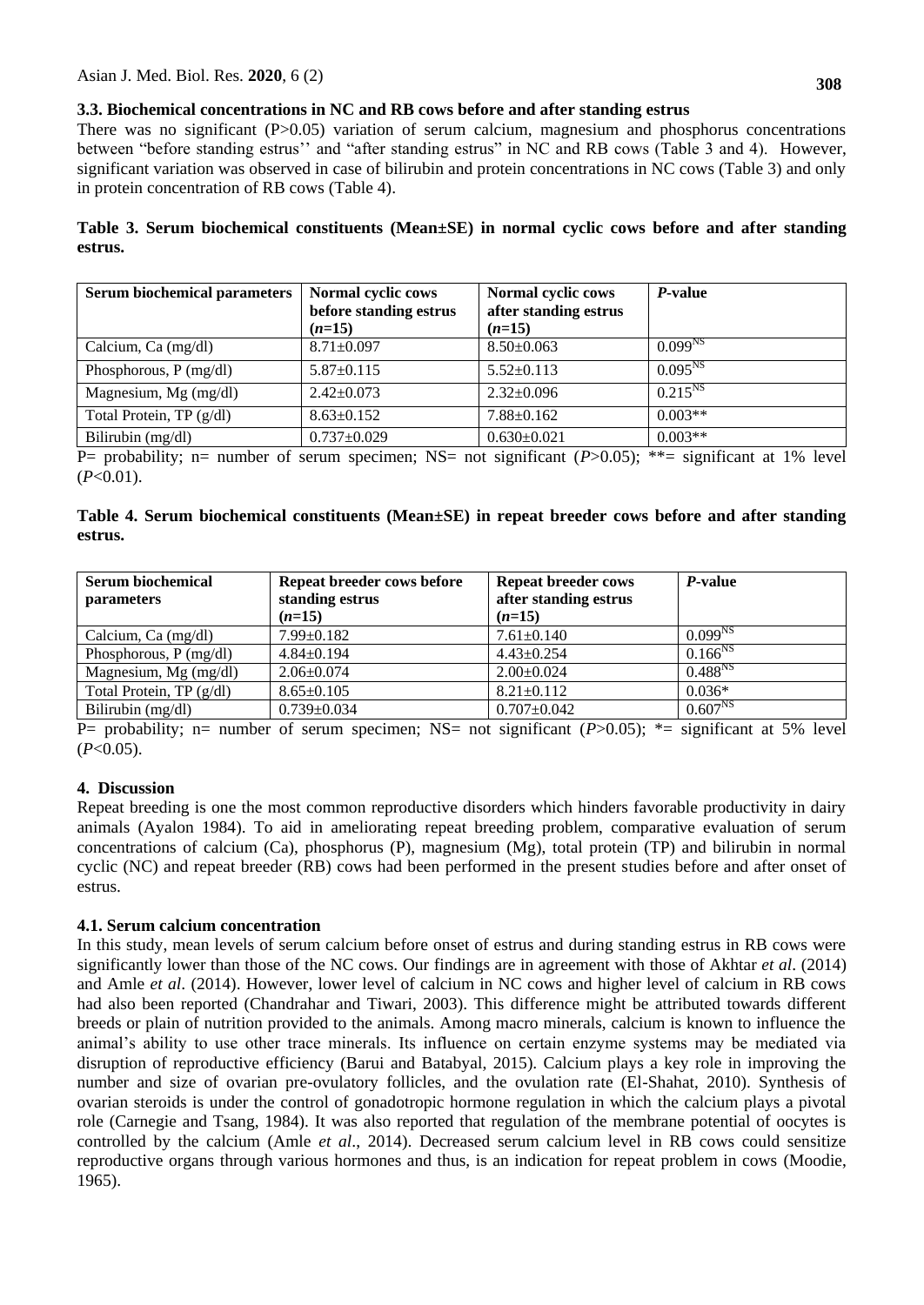#### **4.2. Serum phosphorus concentration**

In this study, serum phosphorous levels in RB cows were significantly lower than those of NC cows in both phases of estrus cycle (before starting estrus and during standing estrus). These findings are in conformity with those of other investigations (Modi *et al*., 2013; Akhter *et al*., 2014; Amle *et al*., 2014; Kumar *et al*., 2014), while not agreed with that of Barui *et al.* (2015). Phosphorus is essential for transfer of biological energy (ATP) and its deficiency may arrest the phenomenon of fertilization, and may cause early embryonic death resulting in the repeat breeding and anoestrum condition [\(Sharad and Atul, 2010\)](file:///H:/S.%20M.%20Lutful%20Kabir/AJMBR%202020/Volume%206%20Issue%202_June%202020_Papers_Revised/Volume%206%20Issue%202_June%202020_Papers_Revised/2020-AJMBR-42_Revised.docx%23_ENREF_32). However, it was found that both deficiency and excess of phosphorous can cause impaired fertility in cattle [\(Lotthammer 1983\)](file:///H:/S.%20M.%20Lutful%20Kabir/AJMBR%202020/Volume%206%20Issue%202_June%202020_Papers_Revised/Volume%206%20Issue%202_June%202020_Papers_Revised/2020-AJMBR-42_Revised.docx%23_ENREF_23). Inorganic phosphorus also facilitates sperm motility. Thus, lower inorganic phosphorus in repeat breeder cows might cause conception failure by hindering sperm motility and affecting respiration adversely.

#### **4.3. Serum magnesium concentration**

In this study, serum magnesium level in NC cows was found significantly higher than those in RB cows both during onset of estrus. These findings are in agreement with those of Akhter *et al* (2014). Lowered magnesium level in RB buffaloes have also been reported (Das *et al*., 2009). However, serum magnesium levels in both NC and RB cows between two phases of estrus cycle (before and after estrus) did not differ significantly (*P*>0.05). Thus, it may be speculated that estrus cycle does not have any triggering effect on serum magnesium level in cows. Therefore, low levels of serum magnesium found in RB cows during onset of estrus might have relationship with repeat breeding problem.

#### **4.4. Serum total protein concentration**

In this study, there was no significant difference between NC and RB crossbred cows with respect to the levels of total serum protein either before onset of estrus or during estrus. Our findings are different from those of others who found discrepant protein levels between NC and RB cows during different stages of reproductive life (Amle *et al*., 2014; Kumar *et al*., 2014). In the present study, serum total protein concentrations in both NC and RB cows before standing estrus were significantly lower than those after standing estrus. This might be due to the fact that extra protein is utilized for the synthesis of gonadotropins and gonadal hormones as well as preparatory activities for estrus cycle (Arosh and Kathiresan, 1998). According to Arosh *et al*. (1998), low level of plasma protein resulted in the deficiency of certain amino acids required for the biosynthesis of gonadotropins and gonadal hormones. Lack of biosynthesis of gonadal hormones might cause discrepancy of reproductive hormones leading to dysfunction of ovaries in animals.

#### **4.5. Serum bilirubin concentration**

Before onset of estrus, serum bilirubin concentrations did not differ significantly between the NC and the RB cows. Our findings are in the line of those of Pariza *et al.* (2009). Also, bilirubin concentrations in NC cows differed significantly (*P*<0.01) between two phases of estrus cycle. Bilirubin concentration decreased when cows came into estrus. However, in RB cows, bilirubin concentration did not vary significantly ( $P > 0.05$ ) between two phases of estrus cycle. Though we are unable to interpret bilirubin data with repeat breeding problem at this phase, further studies could explore the related mechanism.

#### **5. Conclusions**

This study was conducted to investigate the serum biochemical profile which can provide supportive evidence about the importance of total protein, bilirubin and some macro minerals as calcium, inorganic phosphorus and magnesium in relation to repeat breeding incidence in dairy cows. Results of the present study identified that lower levels of calcium, inorganic phosphorus and magnesium might be associated with the ovulatory disturbances in repeat breeder cows. It can be inferred from this study that total protein and bilirubin are not involved in causing repeat breeding problem in the experimental cows. Finally, it may be concluded that farmers facing repeat breeding problems in their dairy cows should be concerned about the deficiency of macro minerals, especially calcium, phosphorus and magnesium. Feeds rich in calcium, phosphorus and magnesium should be provided to their cows or these minerals available in the market may be supplemented in dairy ration.

#### **Acknowledgements**

Authors are grateful to Jahangirnagar University and Bangladesh Livestock Research Institute for providing financial and instrumental support.